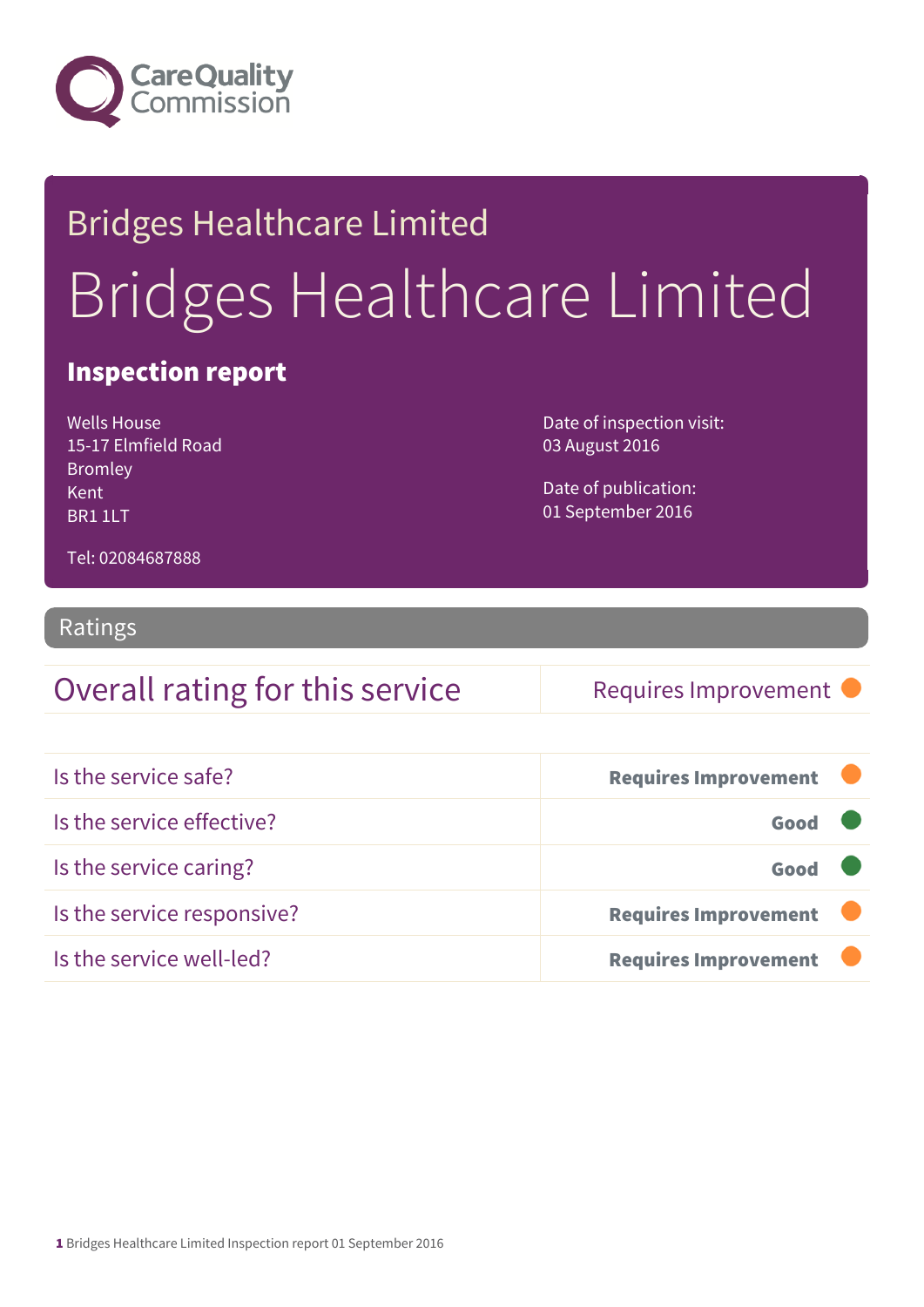### Summary of findings

#### Overall summary

This announced inspection took place on 3, 4, 8 and 9 August 2016. At our last inspection of the service on 22 July 2014 we found a breach in legal requirements; as it was not clear that the service sought the views of people it supported to identify any learning to improve the quality of the service.

Bridges Healthcare provides personal care and support to people in their own homes in the boroughs of Bromley, Bexley, Lewisham and Greenwich. At the time of this inspection approximately 64 people were using the service. There was no registered manager in post but the scheme manager had applied to become a registered manager with the Care Quality Commission and their application was being considered. A registered manager is a person who has registered with the Care Quality Commission to manage the service. Like registered providers, they are 'registered persons'. Registered persons have legal responsibility for meeting the requirements in the Health and Social Care Act 2008 and associated Regulations about how the service is run.

At this inspection we found that people's views were taken into account at the service through a number of means. However we found two breaches of regulations as although an assessment of people's needs was completed before they started with the service and individual support plans were completed and reviewed regularly, people's care records were not always sufficiently detailed to provide an up to date and accurate picture of their care and support needs for new or unfamiliar care workers. While recruitment checks were carried out for new employees people's full employment history had not been requested as required under the regulations. The provider took immediate action to remedy the issues we found, however we were not able to verify these actions were fully completed at the time of our inspection. You can see the action we told the provider to take at the back of the full version of this report.

The service had recently introduced an improved system to record medicines administration but this required some improvement to ensure good practice was consistent. While there were effective quality assurance mechanisms to monitor and improve the quality of the service such as spot checks, telephone monitoring and a daily meeting to ensure effective communication about people's needs, there was some room for improvement. The service had not identified the issues we found with recruitment or people's care plans.

People told us they felt safe and well looked after. They said they had the same group of regular care workers who knew them well. There were enough care workers to meet people's needs. Staff received regular training and supervision. Care workers understood their responsibilities under the Mental Capacity Act 2005. People told us they were asked for their consent before care was provided. They were involved in making decisions about their care wherever possible and were supported to be as independent as they could be. They said care workers were caring and kind and that their dignity and individuality were respected. Where people were supported to eat and drink they were asked about their food and drink choices. People were supported to have access to a range of health professionals if needed. People knew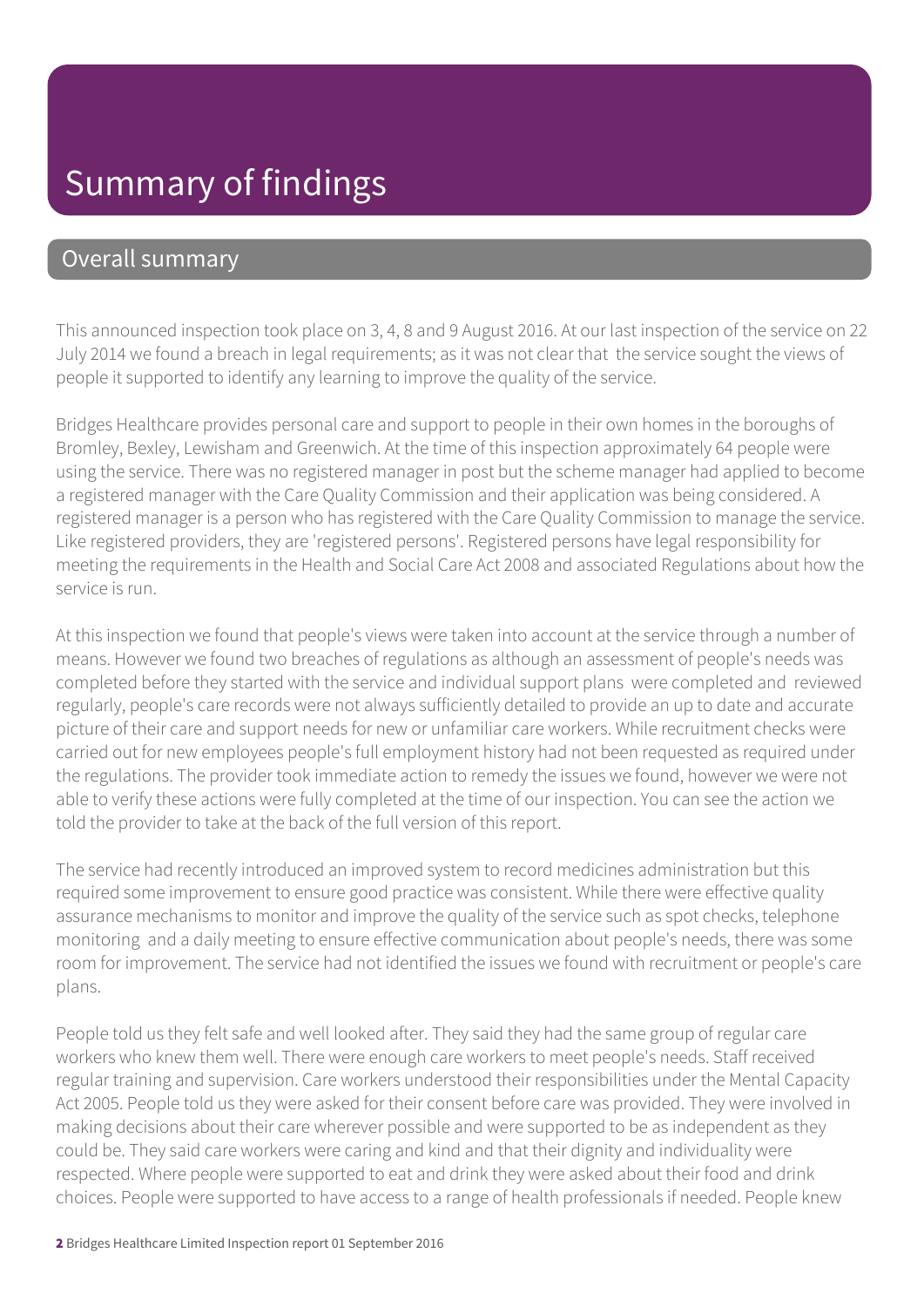how to make a complaint if they needed to and these were investigated in line with the provider's policy.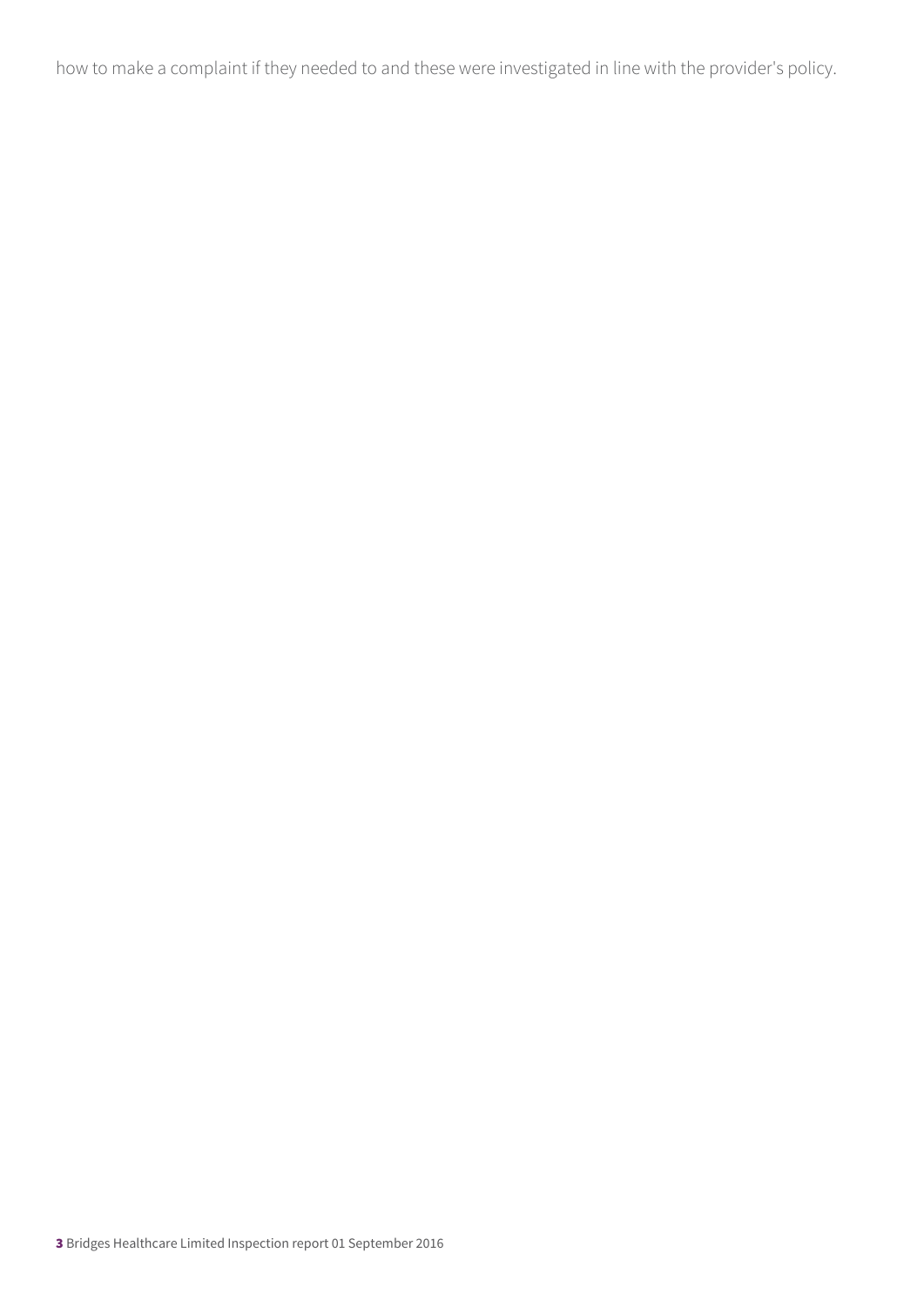#### The five questions we ask about services and what we found

We always ask the following five questions of services.

The service was not consistently safe.

Recruitment checks were carried out but recruitment processes had not identified the need to request an applicant's full employment history as required under the regulations.

A new system to record medicines administration had been introduced but needed improvement to ensure care workers and care managers followed it consistently.

People told us they felt safe using the service and had the same group of care workers. Risks to people were assessed and monitored. There were enough staff to meet people's needs.

#### Is the service effective?  $\blacksquare$

The service was effective.

Staff received training to ensure that all staff had the necessary skills to safely met people's needs.

People told us staff asked their consent before they provided care. Staff understood their responsibilities under the Mental Capacity Act 2005

People were supported to have enough to eat and drink. People were supported to access health professionals where this was appropriate.

#### Is the service caring? The service caring of the service care  $\blacksquare$

The service was caring.

People and their relatives spoke positively about the care and support provided. People said they were treated with dignity and respect.

People told us they were involved in making decisions about their care and support. They said they were asked for their views about any changes to the care provided.

Is the service safe? In the service safe?

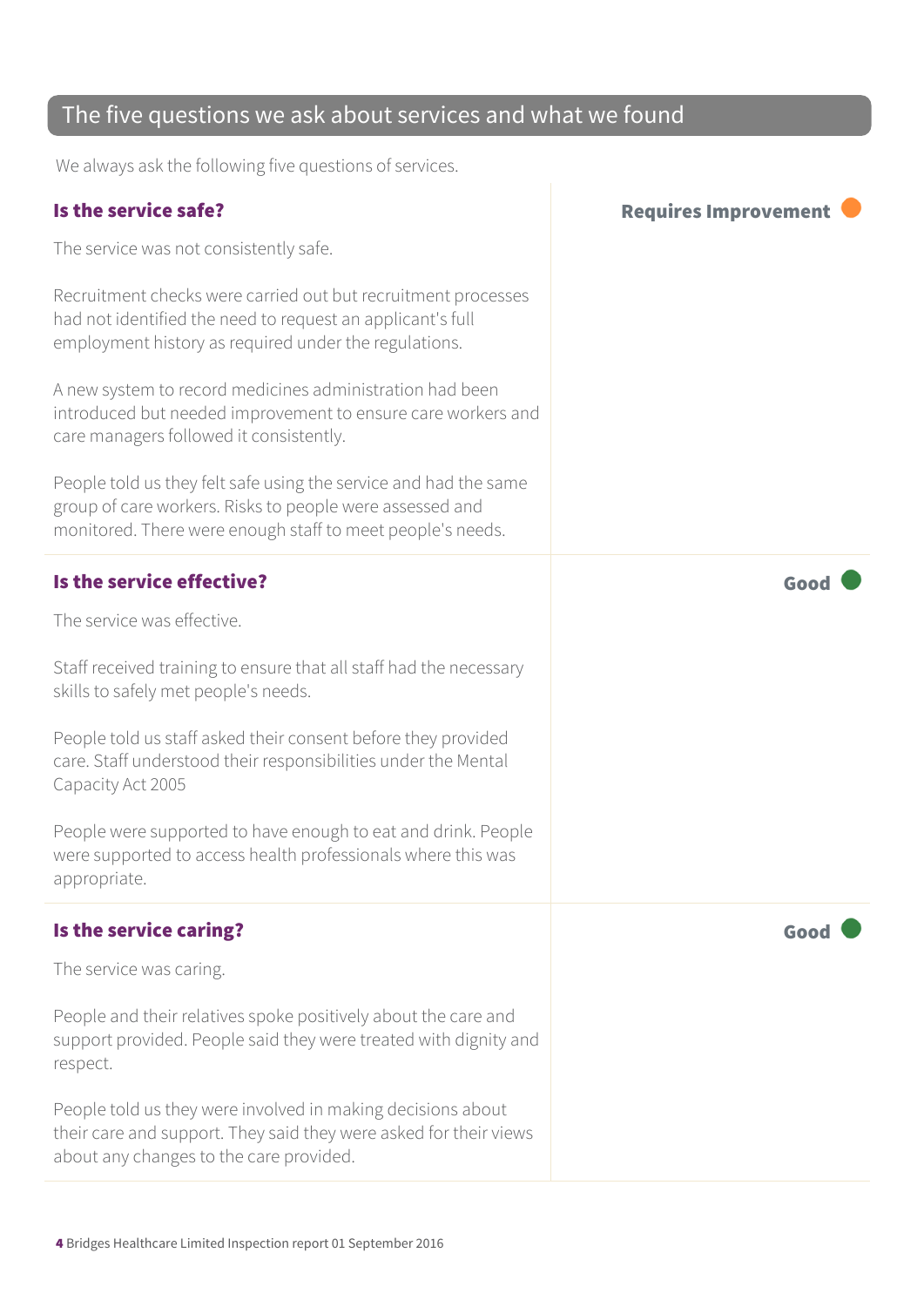#### Is the service responsive? The service responsive? The service was not always responsive. People's needs were assessed and they had individual support plans. People told us that care workers understood their needs and preferences and provided support to meet these needs. However the care plans did not always provide clear detail of their needs and preferences. People told us they knew how to make a complaint if needed and the complaints policy and procedure was available to them. Is the service well-led?  $\blacksquare$ The service was not consistently well- led. Action had been taken to address the issue found at the last inspection. People's views about the service we regularly sought and action taken to make any improvements needed. People told us they though the service was well run. However, the issues we identified at this inspection had not been picked up by the service although the provider took immediate action to address them following the inspection. There were other systems to monitor the quality of the service such as spot checks, telephone monitoring and regular reviews. Staff employed by the service were positive about the manager and the support from office staff.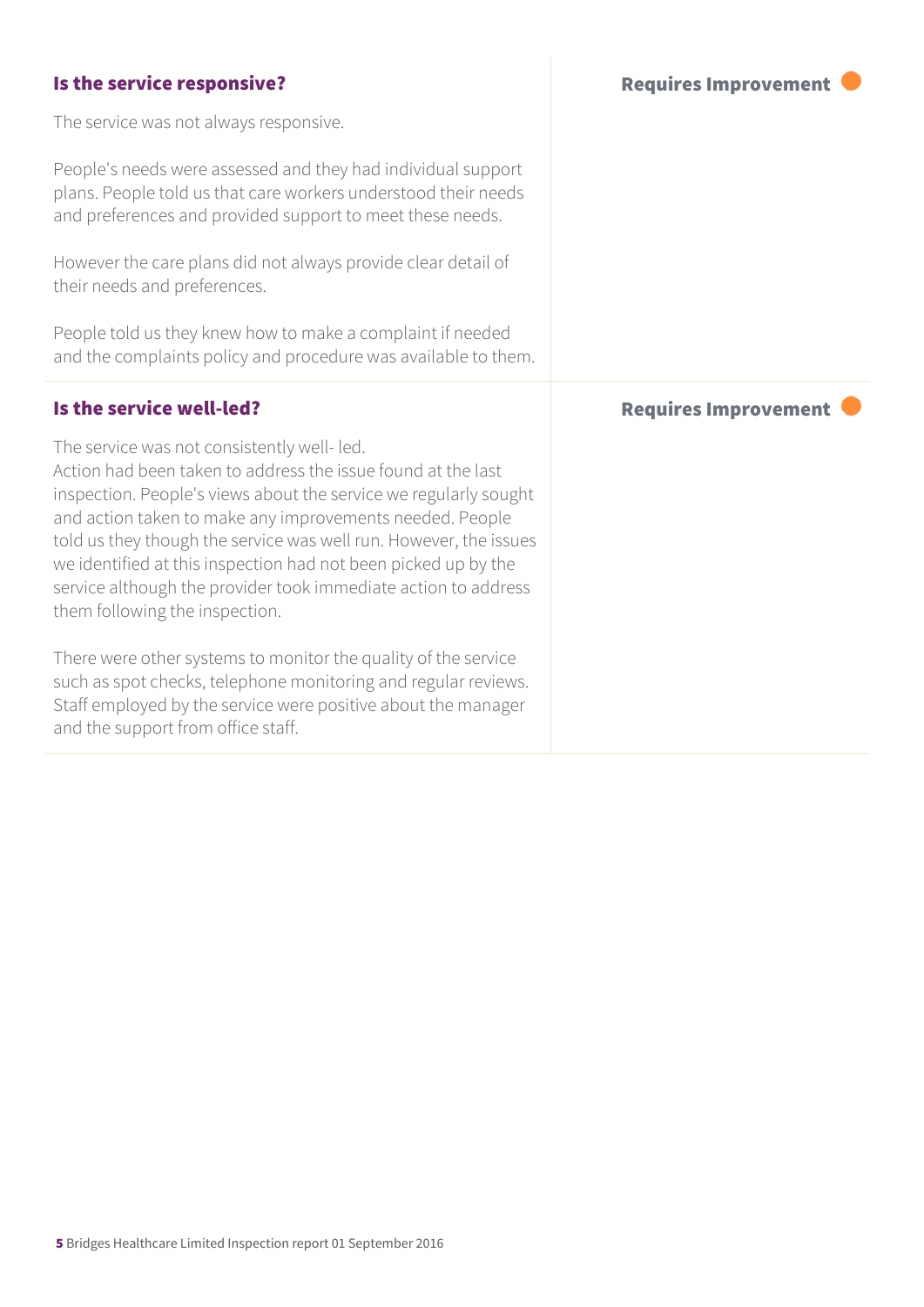

# Bridges Healthcare Limited Detailed findings

### Background to this inspection

We carried out this inspection under Section 60 of the Health and Social Care Act 2008 as part of our regulatory functions. This inspection was planned to check whether the provider is meeting the legal requirements and regulations associated with the Health and Social Care Act 2008, to look at the overall quality of the service, and to provide a rating for the service under the Care Act 2014.

The inspection took place on 3, 4, 8 and 9 August 2016 and was announced. We gave the provider 48 hours' notice of the inspection. We did this because we needed to be sure that the manager would be in when we inspected.

The inspection team consisted of one inspector. Before our inspection we reviewed the information we held about the service which included the previous inspection report and the Provider Information Return (PIR). This is a form that asks the provider to give some key information about the service, what the service does well and improvements they plan to make. We also contacted one of the local authorities who commissions some services for their views.

We visited the offices on 3 August 2016 and we spoke with the manager, two care managers, a representative of the provider, four office staff, including the training coordinator and three care workers. On the 4 and 8 August 2016 we visited three people and their relatives in their homes. On 9 August 2016 we spoke with six people who used the service by phone or their relatives. During the inspection we also spoke with five more care workers by phone. We looked at six care plans, five staff files and a range of other records about how the service was managed.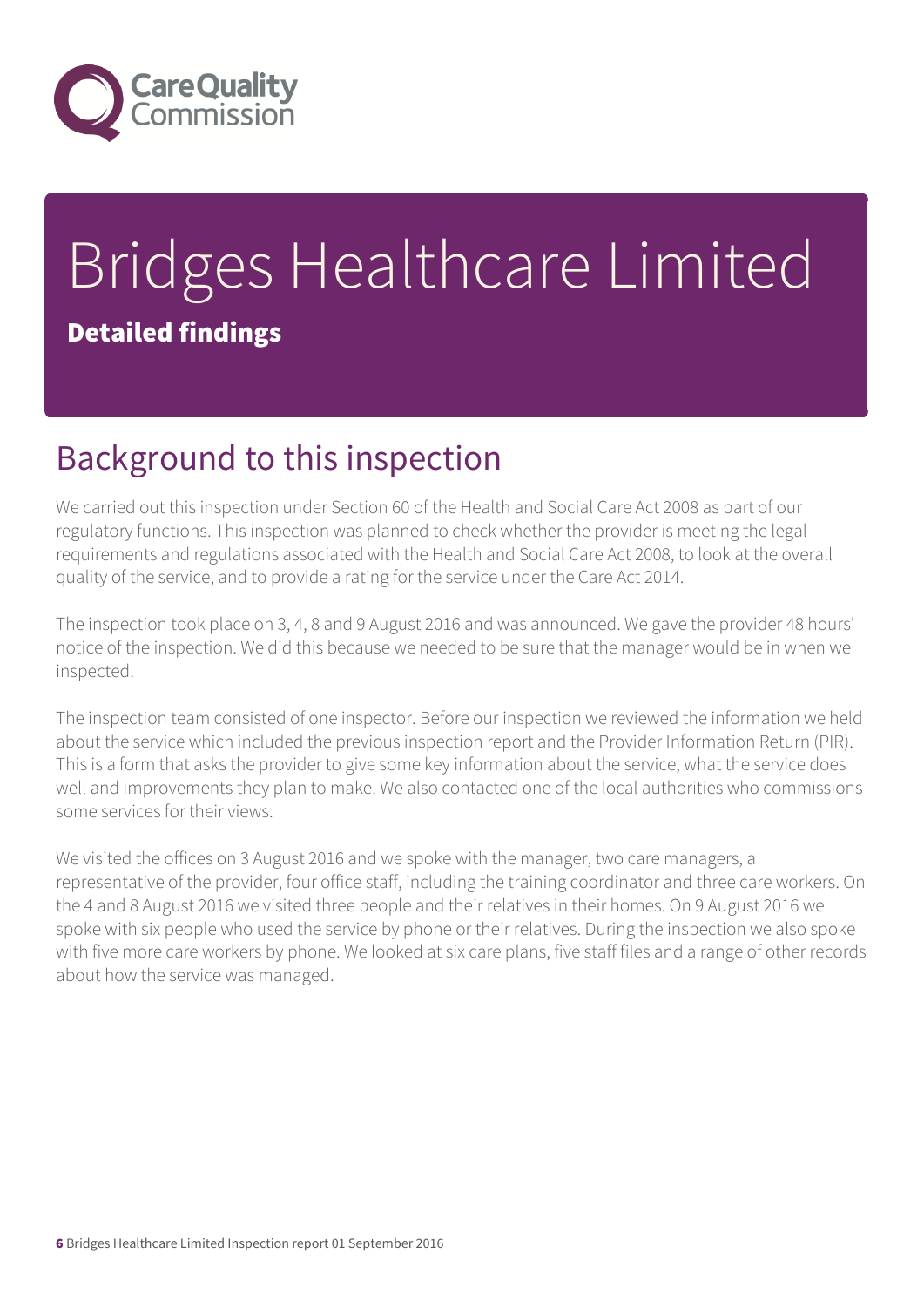#### Is the service safe?

### Our findings

We did not ask people for their views about the recruitment at the service because they had no direct knowledge about this area. A range of appropriate checks were made before staff commenced work at the service. Identity, criminal records checks and character checks were completed to ensure that staff were suitable to be employed. Detailed records were kept of the recruitment process. However, applicants were not required to provide their full employment history on the application form and there was no written record to show that any gaps in employment had been explored with applicants in three of the staff files we looked at; as required under the regulations

This was in breach of regulation 19 of the Health and Social Care Act 2008 (Regulated Activities) Regulations 2014.

We discussed this with the manager who amended the application form and other recruitment documentation for future employees and sent us a copy of these documents following the inspection to evidence the changes being made. However we were unable to evidence this was completed at this inspection and will follow this up at the next inspection. They told us they had started to address any gaps with their current employees' full employment history. However we were unable to verify this at our inspection and will check on this at our next inspection of the service.

There were sufficient numbers of staff to meet people's needs. Staff told us there were enough of them to cover the needs of people who used the service. They said they were able to cover their work without rushing between calls. The manager told us holidays and sickness could be covered and at short notice care managers would deliver care to ensure people's needs were met. The service worked across a number of local authorities and separate staff teams covered different groups of people within each local authority to help consistency and reduce travel times.

People, who were supported with their medicines, and their relatives, told us there were no problems and they received their medicines as prescribed. One relative told us "They always do the medicines. There are no problems there." Where care workers supported people with their medicines the service had recently introduced a new system to record their administration, in line with good practice; through the use of Medicines Administration Records (MAR). We found some improvement was needed to ensure that good practice in relation to record keeping was firmly embedded.

We found two medicines entries on one MAR were unsigned and not verified by another staff member to ensure they were accurately completed, in line with best practice. Two risk assessments in relation to people's medicines were not fully completed to ensure all possible risks had been considered. There was no information about possible risks should the person refuse their medicines. One medicines risk assessment stated that the medicines were administered by a relative when they were administered by care workers. No medicines errors had been identified but the medicines policy had no guidance for care workers or office staff to advise them about action to take regarding possible medicines errors. Care workers told us they would report any issues if they arose to the office but the process to follow was not clearly outlined for staff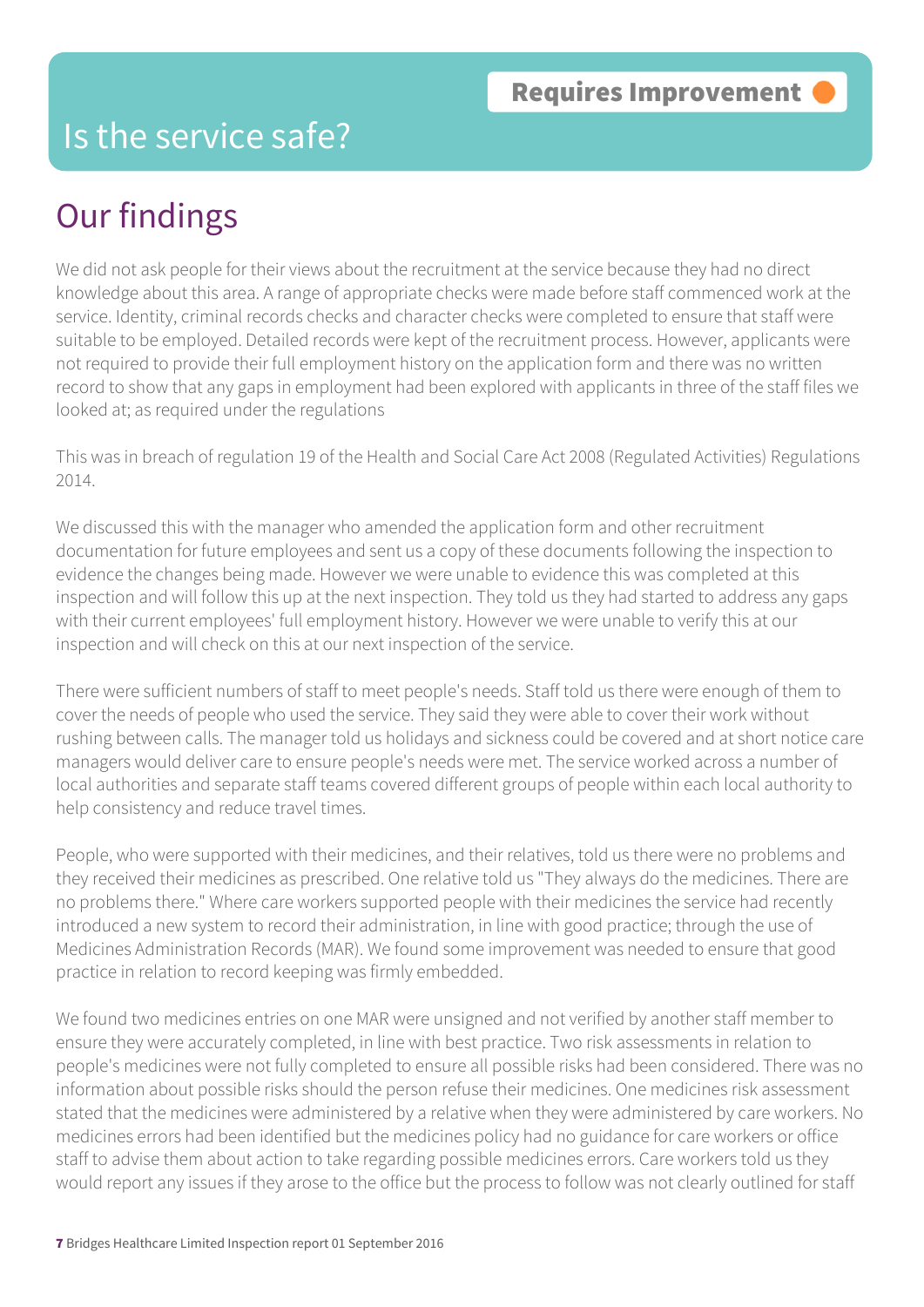as a reference guide. This required improvement. However, an amended medicines policy was sent to us following the inspection which included guidance for care workers on errors and near misses.

Care workers told us they had received medicines administration training which we confirmed from training records. Competency assessments were underway to ensure care workers were competent to administer medicines. The manager told us that care workers were receiving additional support and training in relation to completing the new MAR and this was confirmed from care workers we spoke with and from training information we were given. MAR charts were being checked by care managers during spot checks. We saw that guidance had been prepared for care workers about the different types of medicines and possible side effects to assist them.

People told us they felt safe when care workers visited and that care workers treated their homes and possessions with respect. One person said, "'I feel quite safe." A second person commented, "The carers are all very nice and I have no concerns at all." A relative said, "It is a safe and reliable service." Staff received regular safeguarding adults training and were aware of signs of possible abuse and neglect and what to do if they had any concerns. They were aware of whistleblowing procedures and where to report concerns outside the organisation. There had been no safeguarding alerts raised in the last year. The manager was aware of how to raise a safeguarding alert with the local authority when needed.

Risks to people were assessed and action taken to reduce the likelihood of these occurring. Before someone started to use the service any risks associated with their health needs were assessed and guidance provided to manage the risks; for example where people were unable to mobilise risk assessments were completed about the use of suitable equipment to assist them and detailed guidance was provided to care workers on how to manage this safely. Risks associated with the environment were also assessed for example risk of fire. Care managers completed three monthly reviews of people's care or when people returned from hospital. These included a review of any changes to possible risks. There was a daily meeting held by care managers and the scheme manager to discuss any changes to people's needs including any new risks such as people's nutritional needs or skin care and we saw from the minutes of these meetings action was taken to reduce risks through appropriate contact with the GP, dementia nurse or other health professionals. Care workers were sent any new information by text and or email on a daily basis.

People told us they usually received their care on time and care workers usually stayed the full length of the call. One person said, "The carers always come on time, they are only a few minutes late when the traffic is bad." People told us that the office always contacted them if the care workers were going to be late. However, one person told us they had experienced some difficulties with late calls and raised this with the care manager at a review. The manager told us they had experienced difficulties with their call monitoring system and were in the process of transferring over to a more reliable new system. The current and new system was checked on a daily basis to ensure that people received their care as planned. Any issues were brought to the attention of the care managers who said they would respond where needed, for example, if a care worker was held up at one call due to an emergency, they would respond and make alternate arrangements. Care workers wore a uniform and ID badge so that people and their relatives would know they were from the service.

There were arrangements to deal with emergencies. People told us there was always someone available to contact if they had any queries. One person said, "The office staff are very good on the phone and always respond when needed." The provider had a business contingency plan to deal with a variety of emergencies. Staff received regular first aid and fire safety training and told us what they would do in an emergency. We saw a thank you card from relatives where a care worker had responded promptly to an emergency. There was an out of hours service managed by senior staff employed by the service. Care workers confirmed that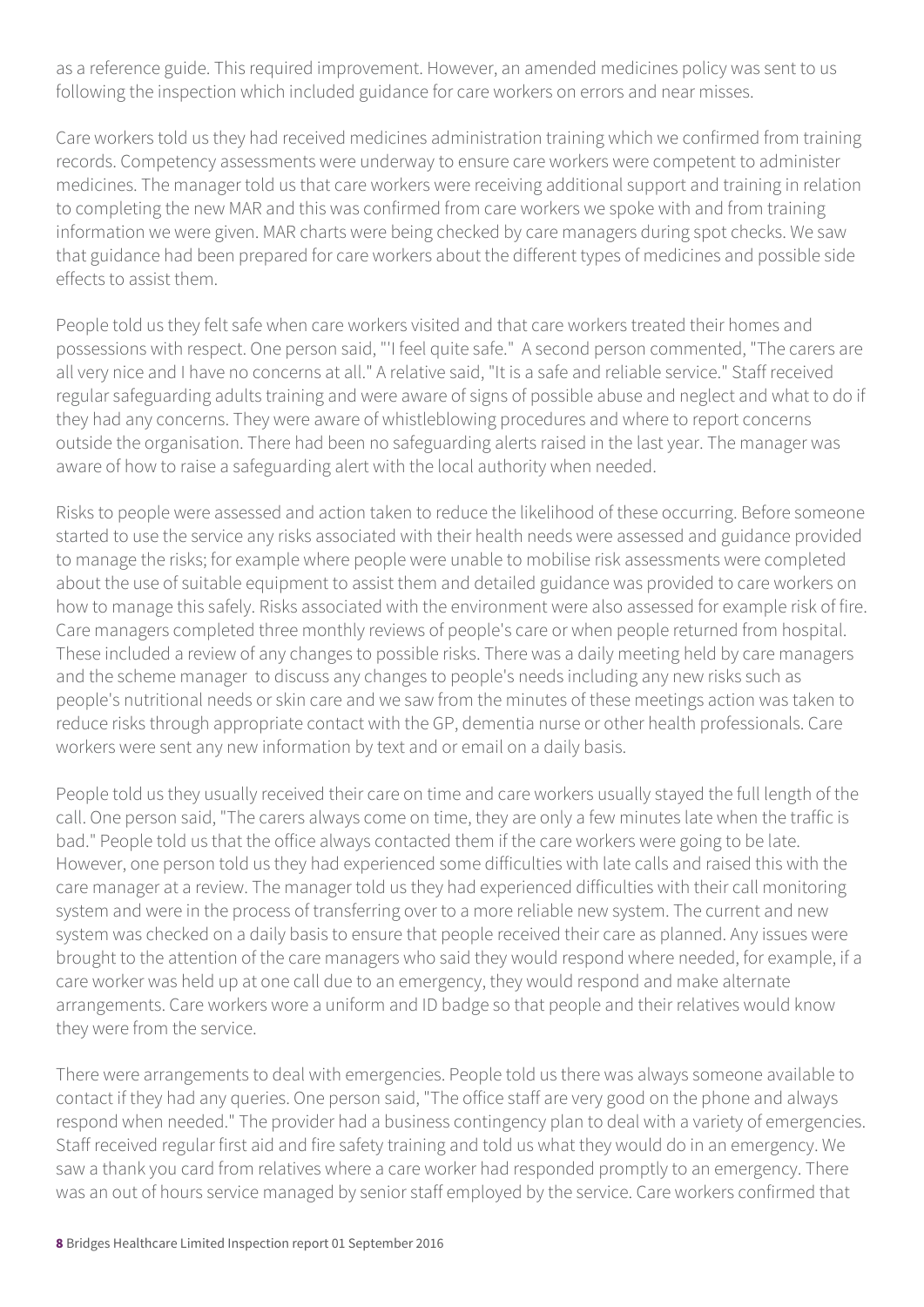there was always someone they could speak with for support and advice about any issues at all times including in the evenings and at weekends. Care workers told us they received regular training on first aid and fire safety and knew what to do in a range of emergencies but we saw that there was no written reference guide in the staff handbook to prompt or reassure care workers that they had followed the correct procedure. We pointed this out to the manager who said they would address this. Following the inspection the provider sent us and Emergency Procedures policy and procedure and told us care workers received this during their induction. We will verify this at the next inspection.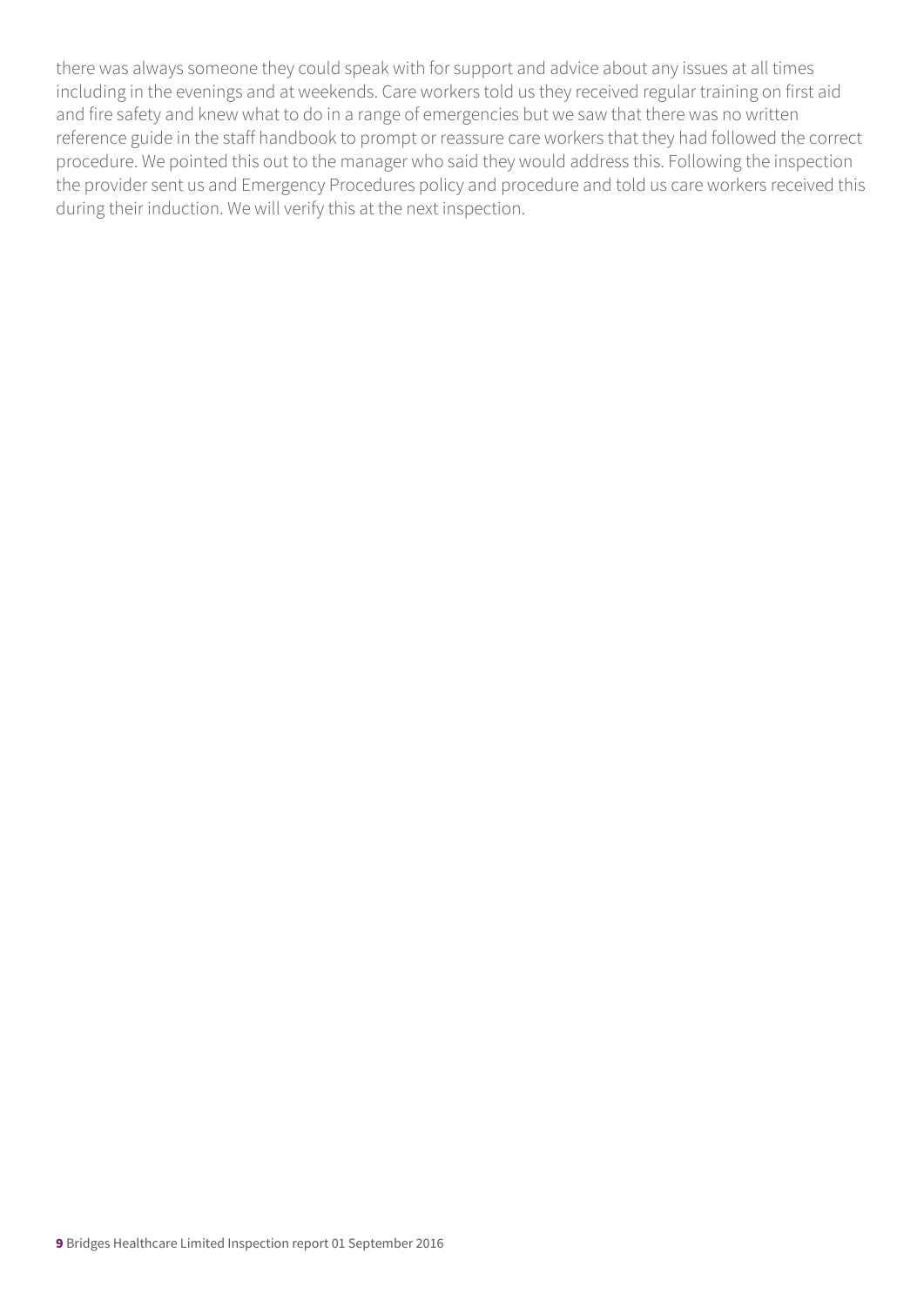## Our findings

Most people told us they were supported by staff that had the skills to meet their needs. One person said, "They seem well trained." A relative commented, "I know they get lots of training." However one relative told us they thought some care workers would benefit from further training on dementia. We raised this with the manager who confirmed they had recently introduced more dementia training. New care workers received an induction when they first started working for the service, based on the Care Certificate. This is a recognised programme of training for staff new to health and social care. There was a period of shadowing for new care workers before they worked on their own and a service specific induction to work at Bridges Healthcare. The manager told us the induction was tailored to care workers skills and abilities. One care worker told us they had requested a further period of shadowing as part of the induction and this had been agreed. There was a competency assessment completed to check care workers were competent in the skills required before they worked alone.

Care workers told us they received regular refresher training across a range of areas the provider considered essential. These included first aid, safeguarding adults, food hygiene, manual handling and fire safety. Staff said they felt they received a wide range of training opportunities to help them meet people's different needs such as epilepsy and dementia training. Records we looked at confirmed this. One care worker told us, "I am comfortable with the company. If I need training I ask and I get it." Some care workers had completed additional training such as the Health and Social Care Diploma which they said helped them in their roles. The service worked with occupational therapists to ensure care workers were familiar with any new equipment needed. Care workers told us they had regular supervision and annual appraisals which we confirmed from records. Care workers told us that the care managers and manager of the service were very approachable and supportive and they could go to them with any issues.

People's rights in relation to any decision making were respected. People told us that care workers asked their permission before they supported them. Care workers were aware of the importance of gaining consent to the support they offered to people and gave examples to demonstrate how they did this when we spoke with them; such as through signs or body language if someone was unable to express their views.

The Mental Capacity Act 2005 (MCA) provides a legal framework for making particular decisions on behalf of people who may lack the mental capacity to do so for themselves. The Act requires that, as far as possible, people make their own decisions and are helped to do so when needed. When they lack mental capacity to take particular decisions, any made on their behalf must be in their best interests and as least restrictive as possible. People can only be deprived of their liberty so that they can receive care and treatment when this is in their best interests and legally authorised. We checked whether the service was working within the principles of the MCA, and whether any conditions on authorisations to deprive a person of their liberty had been made to the Court of Protection as required and were being met.

Staff had received training on the Mental Capacity Act 2005 (MCA) which protects people who may be unable to make specific decisions about their care. Care workers told us how they supported people to make their own choices and decisions, for example around food choices. They understood that people's capacity to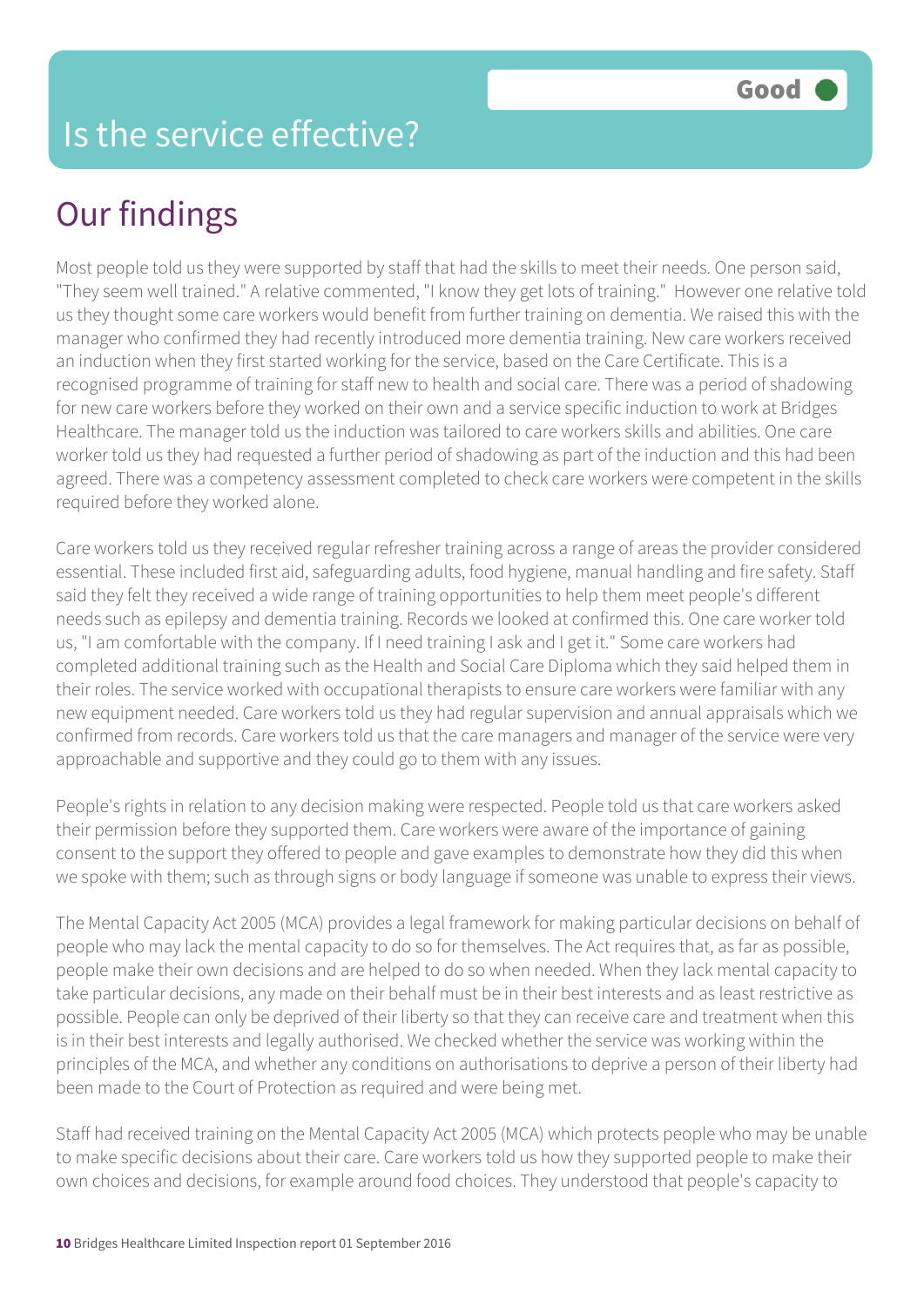make some decisions could vary depending on how they felt. They told us that if the person could not make a particular decision then they might wait a while and ask again or they could consider what was in the person's 'best interests'. This meant they asked relatives or representatives close to the person as well as other professionals for their views. There were appropriate documents in place to record any mental capacity assessments and best interests meetings should this need arise.

People were supported to eat and drink appropriately where this was part of their planned support. One person said, "They always ask and I choose what I want and they prepare it." Care workers told us they had received training in food safety and were aware of safe food handling practices. They said they offered people a choice of food where possible and had a good knowledge of people's needs and preferences. Care workers were reminded by the office to provide more drinks in warmer weather. People's food and fluid intake could be monitored where this was requested by health professionals.

People's health needs were monitored and contact made with health professionals where needed. Care records contained details of healthcare professionals' involvement in people's care, for example, information from the GP or district nurse. Care Workers told us how they would notify the office if people's health needs changed. People's changing health needs were monitored through the daily care managers' meetings. Records confirmed actions taken by office staff to address any identified health needs, in consultation with relatives where needed. This included for example contact with the GP or district nurse about any changes in people's health needs or to request further information. They also made requests for additional support from healthcare professionals appropriately for people to help them maintain good health; such as from the occupational therapist.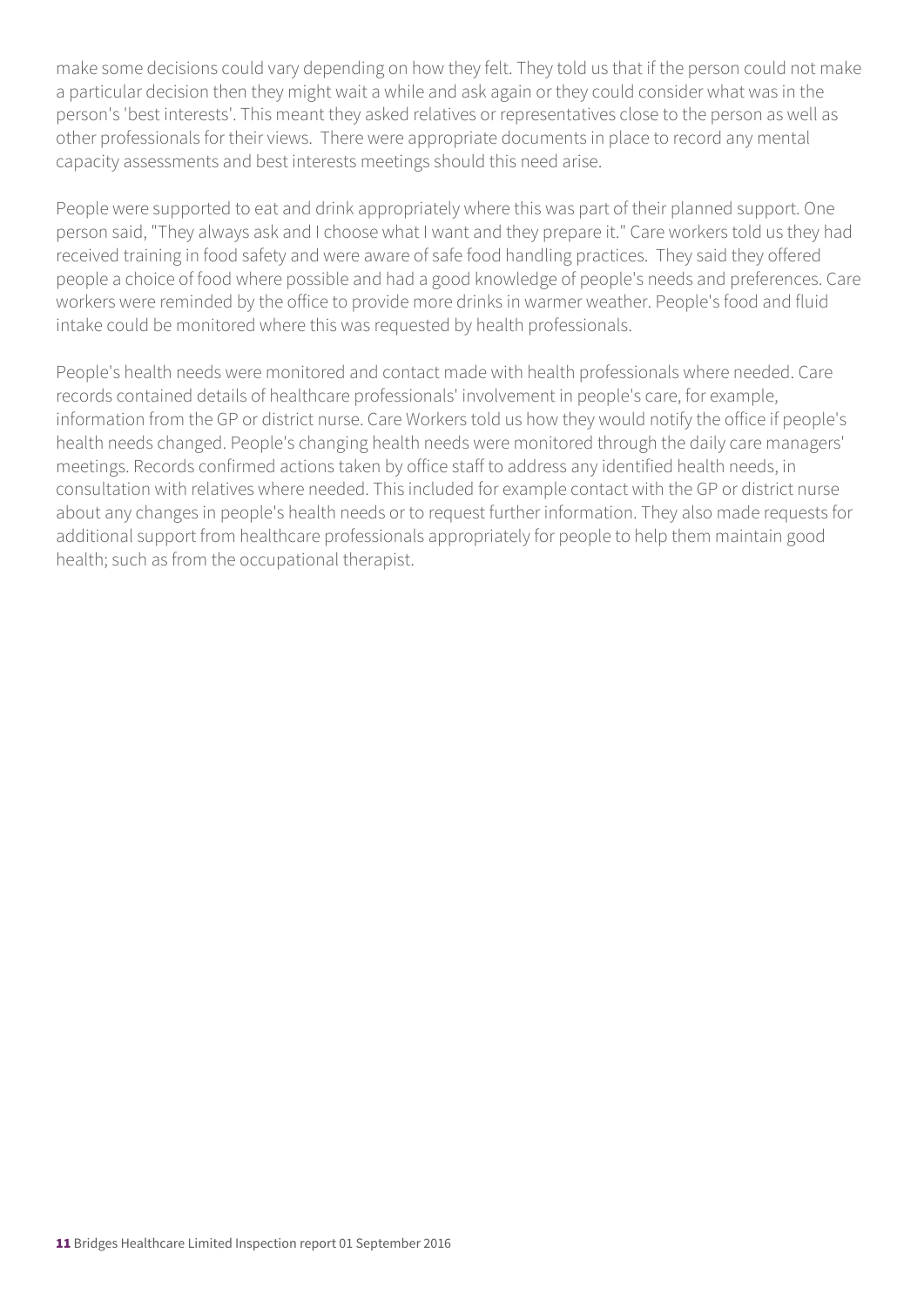### Our findings

People and their relatives told us, they usually had the same group of regular care workers who knew them and their needs well. They told us that if a new care worker came they would always attend with an experienced worker who was familiar with their needs. One person told us, "It is usually the same group of people each time. If someone new does occasionally come they are always with someone I know." Another person said, "I have a good team. They are a good bunch."

People told us the care workers were caring and considerate. One person told us, "They always chat to me when they are here. We have a bit of a joke." A relative told us, "They are caring and friendly." The service had also received compliments about the care provided. One recent compliment from relatives stated, "Thank you for all the dedication, care and patience and support you gave to the family." Another compliment said, "I have total confidence in you and have always known [family member] was very well cared for."

People and their relatives told us their care workers treated them with dignity and respect. They commented that care workers ensured curtains were drawn and doors were closed during personal care and that their possessions were treated with respect. Some care plans also provided a reminder to care workers about using towels to cover people up during personal care to protect their dignity. People told us they were supported at their own pace. One person said, "They are not in a rush I can go at my own pace." Another person said, "The carers are always very polite and kind." Care workers explained they tried to ensure people's dignity was considered at all times and gave examples of how they might do this. They showed awareness of the need for and importance of confidentiality about the people they supported. A compliment sent in stated the care workers were, "Very professional and sensitive…helping [my family member] keep their privacy and dignity at all times. [Family member] looked forward to the visits from their regular carers as they used to talk to him and have banter ensuring they always made him smile."

People and their relatives, where appropriate, confirmed they were involved in decisions about their care and support. People were provided with advice about the service when they joined and this explained what people could expect from the service. People and their relatives told us that care plans were regularly reviewed by the care managers with them and their views were sought. One person told us, "The office staff visit me often to make sure the care I get is ok and is meeting my needs."

People told us their independence was encouraged and their individual needs were met, for example, a relative described how care workers encouraged their family member to remain as mobile as possible. One person told us, "I am encouraged to do as much as I can."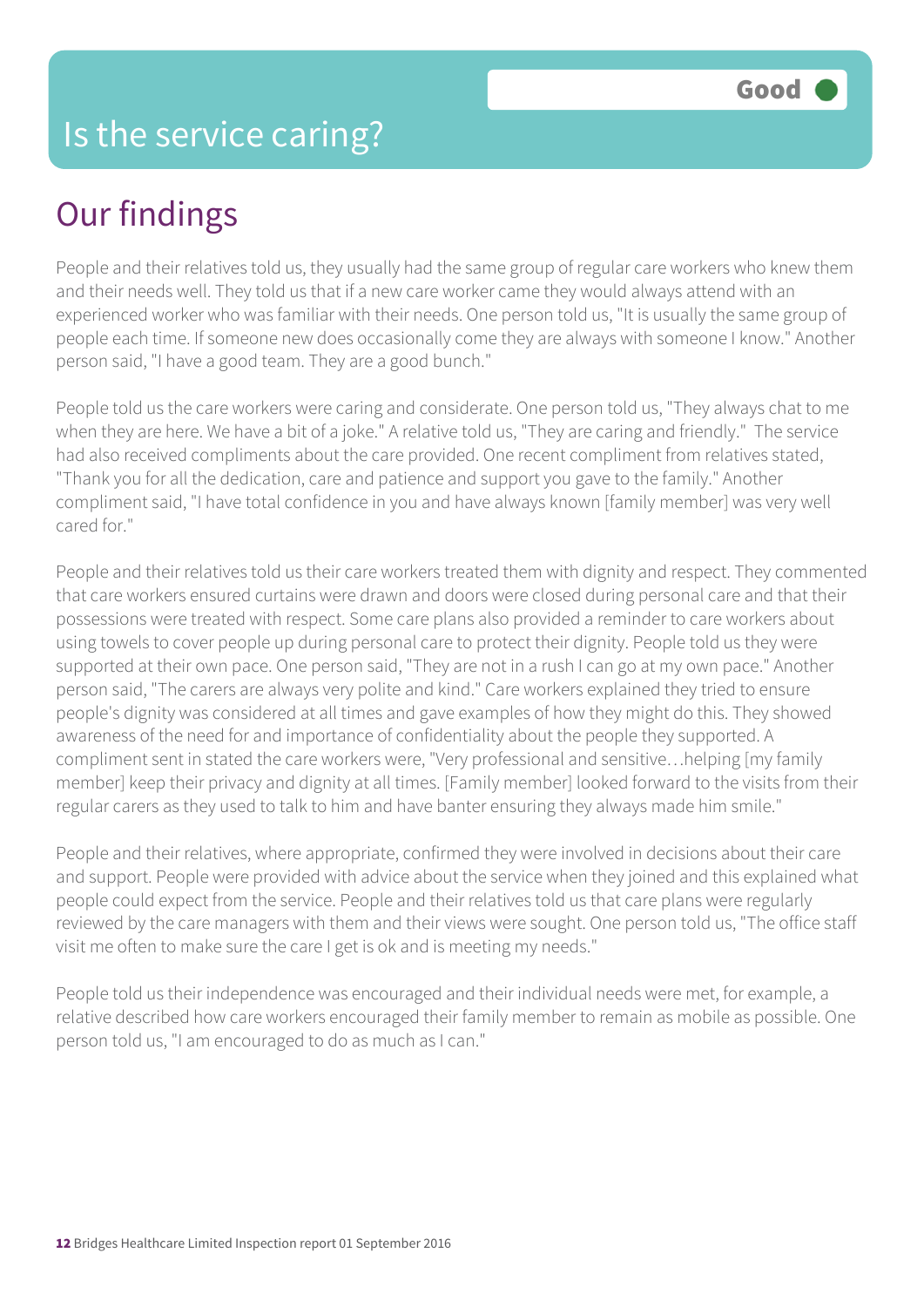#### Is the service responsive?

## Our findings

People told us they received care and support in accordance with their needs. They told us there was an assessed plan of care to meet their needs that they or their relatives were involved in drawing up. We saw that the service assessed people's needs when they started to use the service to ensure they could be met.

People told us the care workers knew them well and we found the system of daily care managers meetings to check on people's needs was used to address any changes in their care. There was daily communication via text, text reminders and email to ensure that care workers were up to date with people's needs and kept advised of any changes. Care workers also regularly reported any changes to the office.

However, we found that while people received the care they needed, records were not accurate and up to date and did not provide a complete picture of people's care. Care plans did not always provide clear guidance for new care workers or those unfamiliar with people using the service to follow for them to be fully advised of people's characteristics, their needs and how they like to be supported. For example three care plans had insufficient details to guide care workers about how to provide people's personal care. One person had no detailed eating support plan although care workers were providing care and support in this area and we confirmed with relatives the care met this person's needs.

Information held elsewhere in the service, such as the office, was not always added to with information from the care plans in people's homes. The care plans at the office and at the home did not always mirror each other. This meant that if a care worker called the office for advice, office staff would not have an accurate record of the person's care needs to refer to. In two care plans, reviews had been held that updated the care plan but the office care plan copy had not been updated to match the care plan at the home. The care plans were did not always contain information that was personalised with details about people's preferences or dislikes and therefore the record was not complete.

These issues were a breach of Regulation 17 of the Health and Social Care Act 2008 (Regulated Activities) Regulations 2014.

We discussed these issues with the provider who took immediate action to start to address the areas we highlighted and told us they were reviewing all their care plans. However we were unable to verify that care plans were now accurate up to date records of people's care and support needs.

Care workers recorded daily notes of the care they had provided. These were returned to the office to be checked for any issues. We saw care plans related to people's mobility and manual handling were detailed and informative. These plans contained detail about what people could manage independently and where they might need assistance. Care plans had been signed by people who used the service, or a relative, to show that they agreed and had been involved in the plan. They told us their care plans were reviewed on a three monthly basis.

People and their relatives told us they knew how to make a complaint and this was explained in the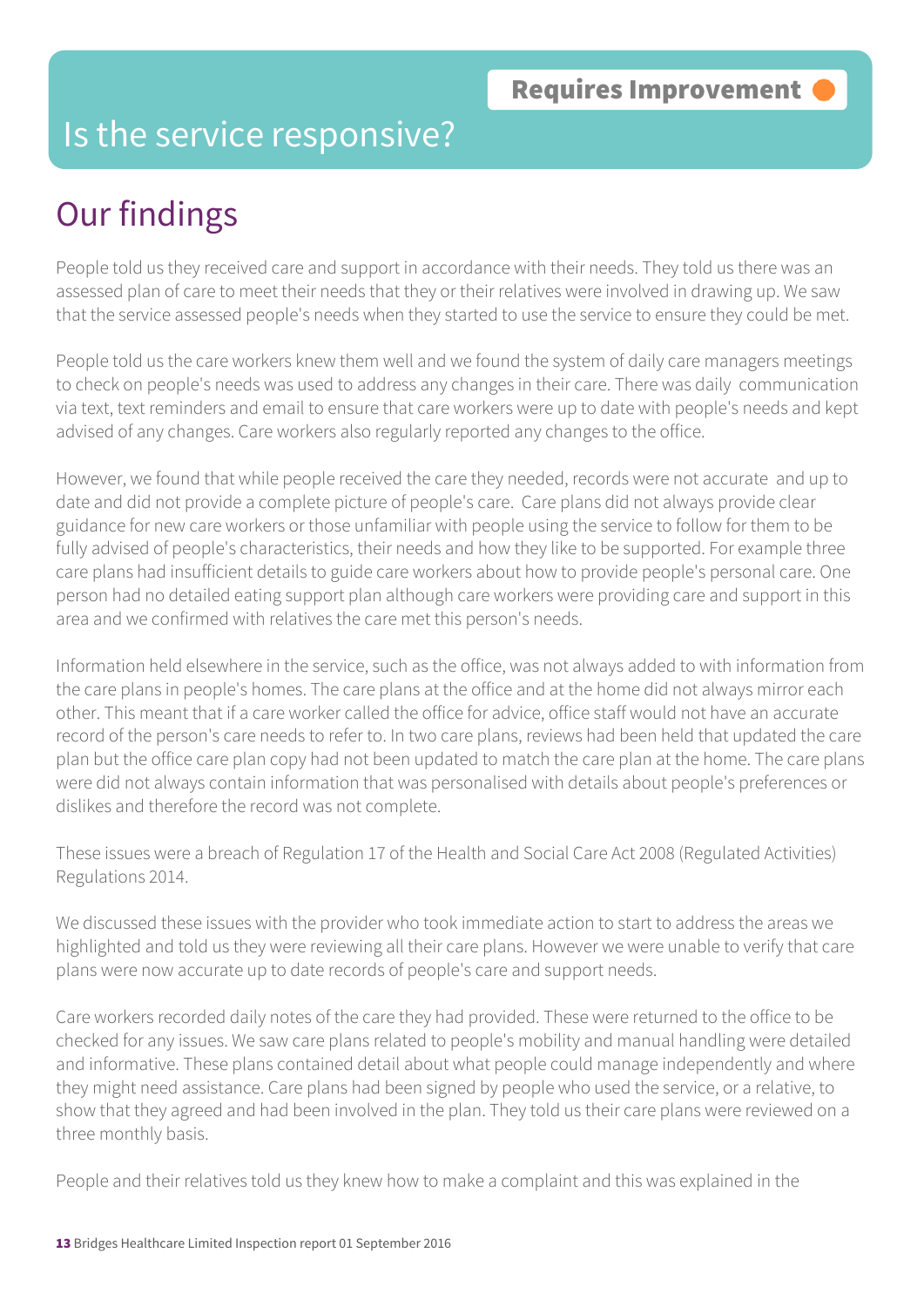information they had received from the service. One person said, "I have no need to complain about anything". Two relatives told us that they had no recent concerns or complaints. One relative commented they had raised a problem more than a year ago and it had been promptly and efficiently dealt with. The provider had a policy which outlined the process and timescales for dealing with complaints. The manager told us they tried to address any issues as soon as they arose and there had been no complaints in the last year.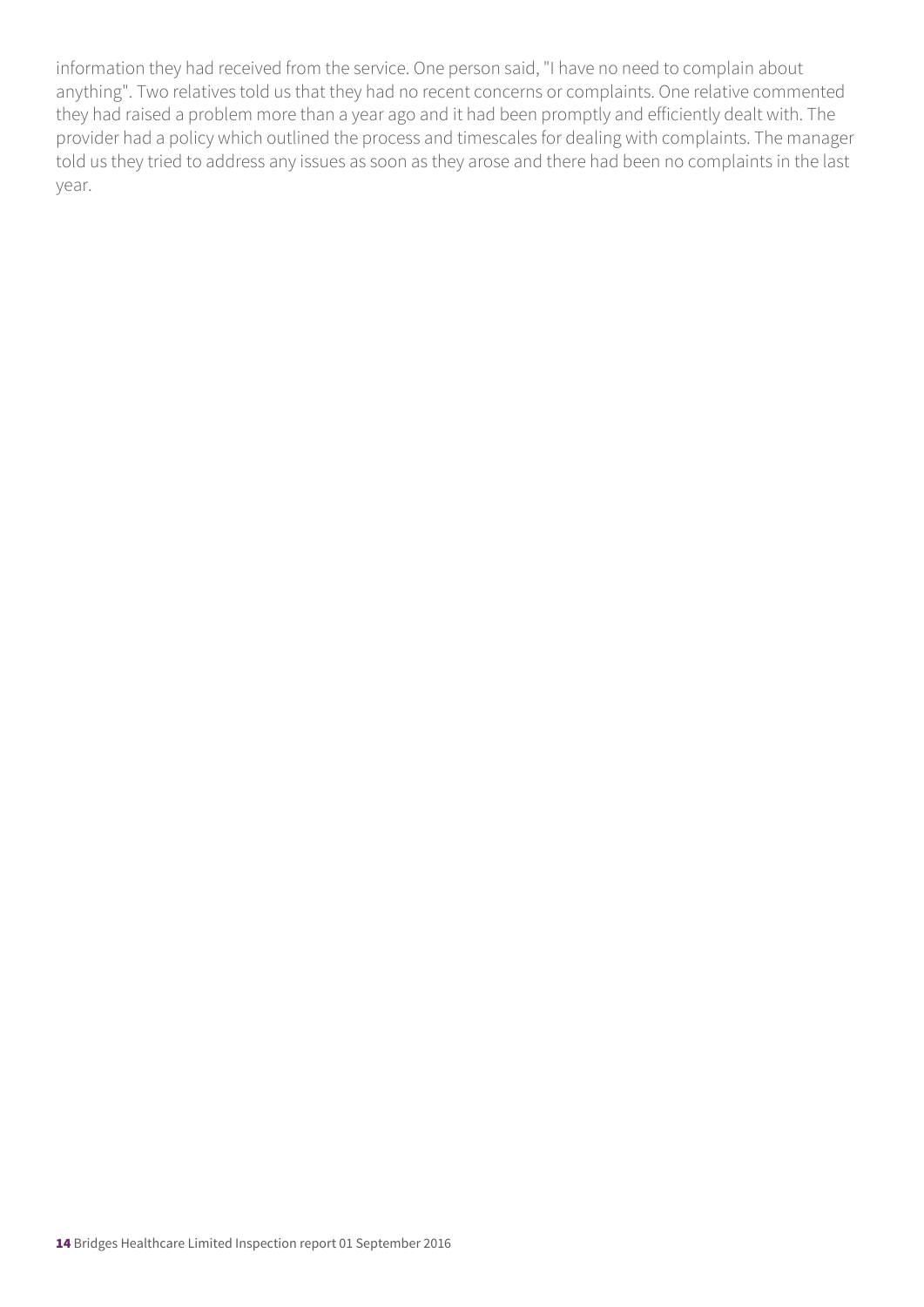### Is the service well-led?

### Our findings

At the last inspection on 22 July 2014 we found systems to monitor the quality of the service and reduce risks were not always operated effectively as there was no clear evidence to suggest that people's views about the service were routinely sought. At this inspection most people told us they thought the service was well managed. One person said, "The service is very good and I have no grumbles". Another person said, "The service is very good and I have no qualms." People and their relatives told us their views were regularly sought during three monthly reviews and where they had raised issues, they felt these had been addressed such as a change of care worker or adjustments to their visits. One person told us, "They always ask for my views and if I am happy with what they are doing." We saw records to confirm that the service had acted in response to people's feedback.

We found the provider had taken action to address the issue we had identified at the last inspection, however, the issues with the application forms and care plan records had not been identified by the service and some improvement was required. Care managers wrote the care plans and checked them at regular intervals but had not identified the issues we found. There was no further monitoring of their quality, to ensure they were accurate and up to date. We saw from a local authority monitoring report that the gaps in applicants' employment history had been identified as an issue at a visit in February 2016. However no action had been taken to address this.

There were other processes to monitor the quality of the service. Checks were carried out on the call monitoring system to alert the care managers to late or short calls. There were checks made on care workers through a regular system of spot checks. People confirmed that these checks took place regularly and we saw these were recorded to highlight any learning. The care managers were also involved in the direct care of people during holidays or sickness and told us they felt this meant they could directly check the quality of the service by observing staff, checking the new medicines administration records and obtaining feedback from people who used the service. In addition telephone monitoring and review visits to people using the service were also carried out to ensure people received their care as planned. We were told that any issues identified would be dealt with through the supervision and training process. Accident and Incident forms were reviewed and we saw action to refer to a relevant health professional following incident reports.

There was no registered manager in post at the time of the inspection. The previous registered manager worked for the provider and supported the new manager for the scheme. The new scheme manager was applying to become registered manager. They were aware of the responsibilities of a registered manager and which incidents were reportable to the Care Quality Commission.

Care workers told us they were happy working for the agency and that the office staff and manager were approachable and supportive. One care worker told us, "This is the nicest place I have worked; the office staff are very helpful and supportive. You can always go to them with any questions." Another care worker told us, "The service is very well organised there is lots of communication and anything you tell the office about the people you look after they address." They said that the communication between the office and themselves was very good and helped to ensure people received their care as planned. Another care worker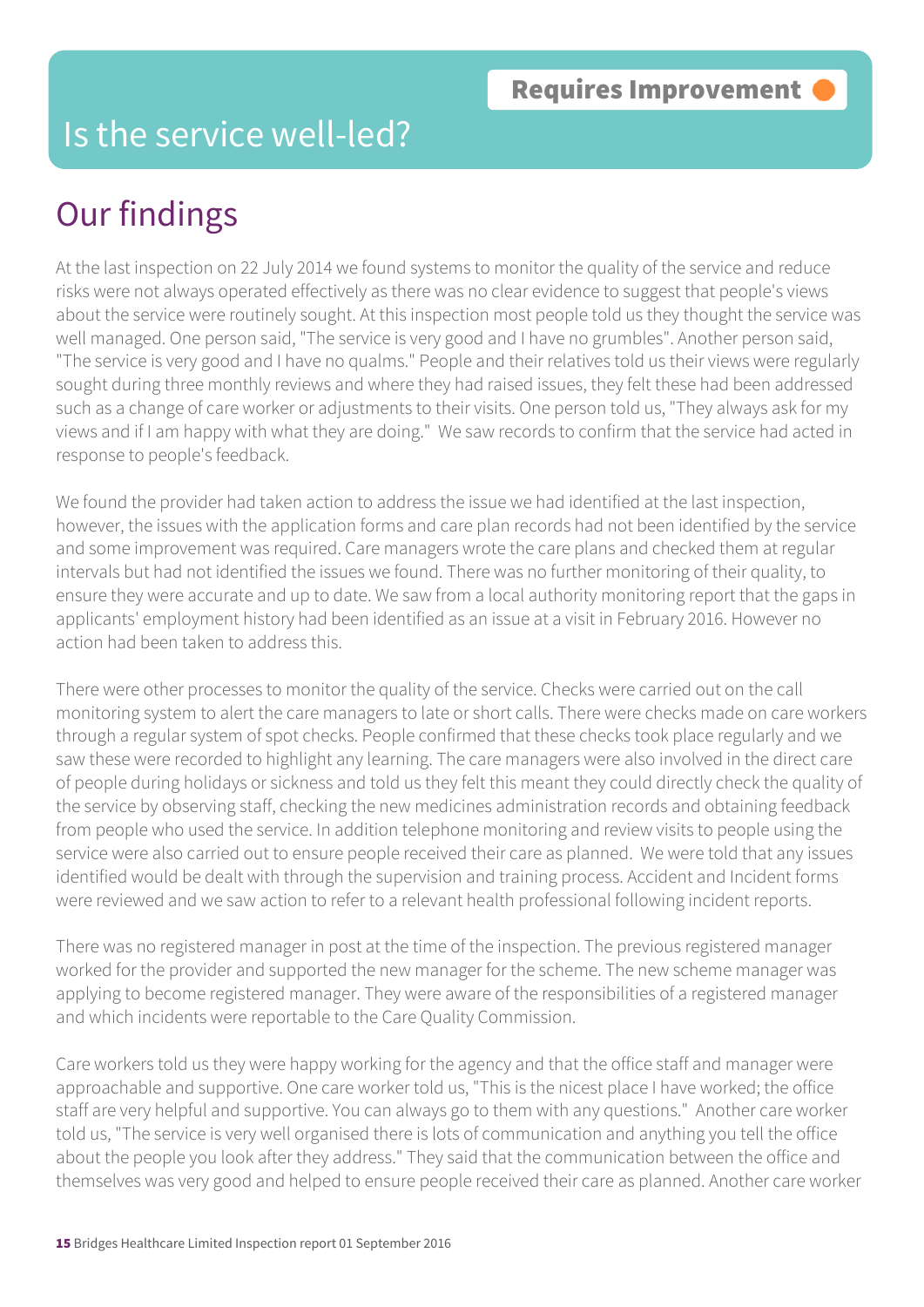said, "The office is good about telling us about any changes and we do speak with each other." Staff meetings were held to communicate and discuss any changes; although we saw that attendance at staff meetings varied. The manager told us care workers who were unable to attend were sent the minutes of the meetings so they were kept updated. Most care workers confirmed this was the case. The service was accredited under the Investors in People scheme in 2015 a recognised scheme to acknowledge standards in staff management.